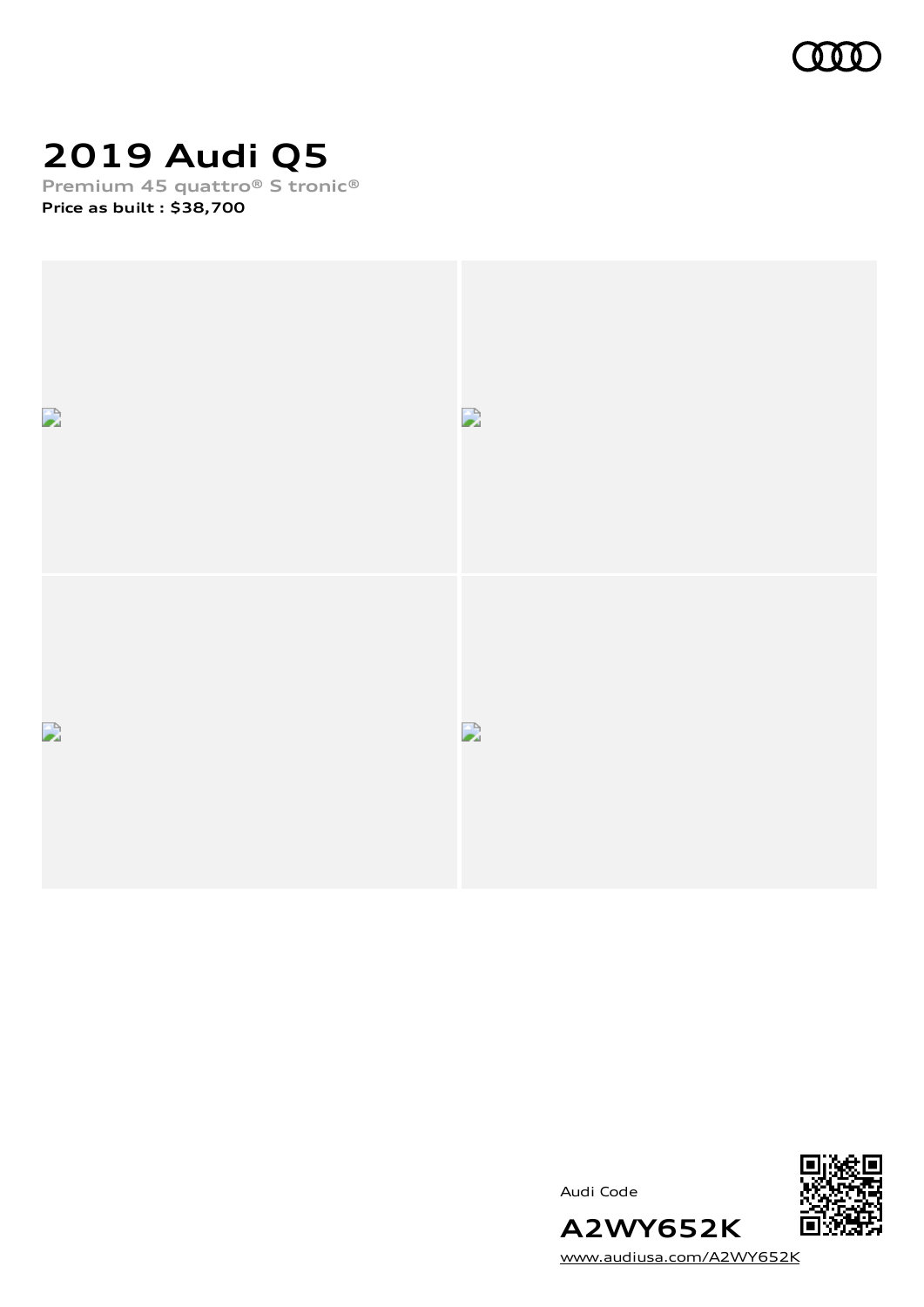### **Summary**

**Audi 2019 Audi Q5** Premium 45 quattro® S tronic®

**Price as buil[t](#page-10-0)** \$38,700

#### **Exterior colour**

Glacier White metallic

### $\overline{\phantom{a}}$

#### **Further Information**

|                 | N٥           |
|-----------------|--------------|
| Mileage         | 26,759 miles |
| Type of vehicle | Used car     |

**Warranty**

#### **Interior colour**

| Seats     | Atlas Beige              |
|-----------|--------------------------|
| Dashboard | Granite Gray/Atlas Beige |
| Carpet    | Granite Gray             |
| Headliner | Atlas Beige              |

#### **Audi Code** A2WY652K

**Your configuration on www.audiusa.com** [www.audiusa.com/A2WY652K](https://www.audiusa.com/A2WY652K)

**Commission number** 7ec81a3e0a0e09b12794

#### **Technical Specifications**

| Engine type                  | 2.0-liter four-cylinder                       |
|------------------------------|-----------------------------------------------|
| stroke                       | Displacement/Bore and 1,984/82.5 x 92.8 cc/mm |
| Torque                       | 273 @ 1,600 - 4,500 lb-ft@rpm                 |
| Top track speed              | 130 mph mph $1$                               |
| Acceleration (0 - 60<br>mph) | 5.9 seconds seconds                           |
| Recommended fuel             | Premium                                       |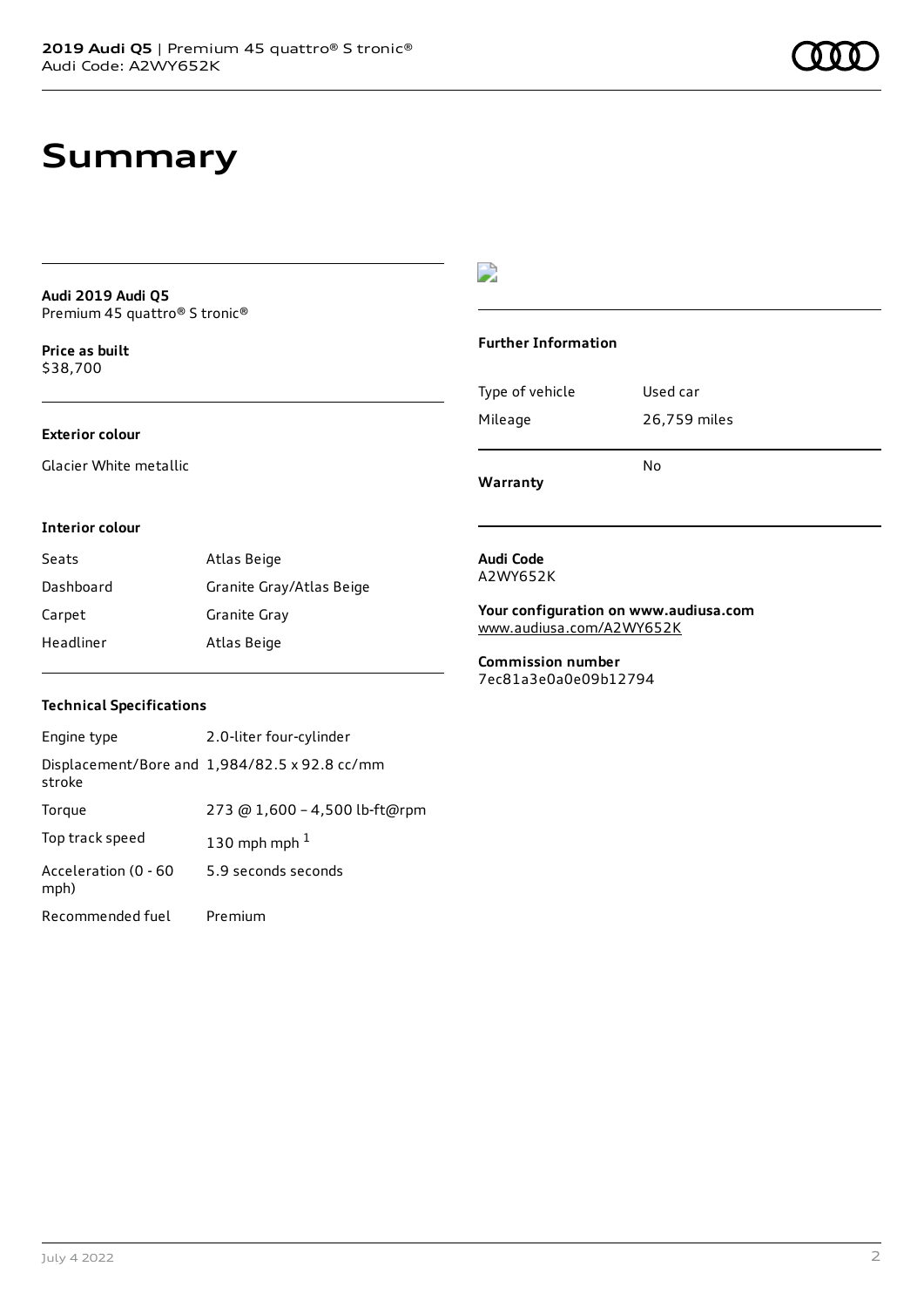# **Equipment**

Glacier White metallic

Audi advanced key-keyless start, stop and entry

Power-adjustable, auto-dimming, power-folding, heated exterior side mirrors with memory

Convenience package

Panoramic sunroof

Audi pre sense® rear

Audi side assist

SiriusXM® Satellite Radio

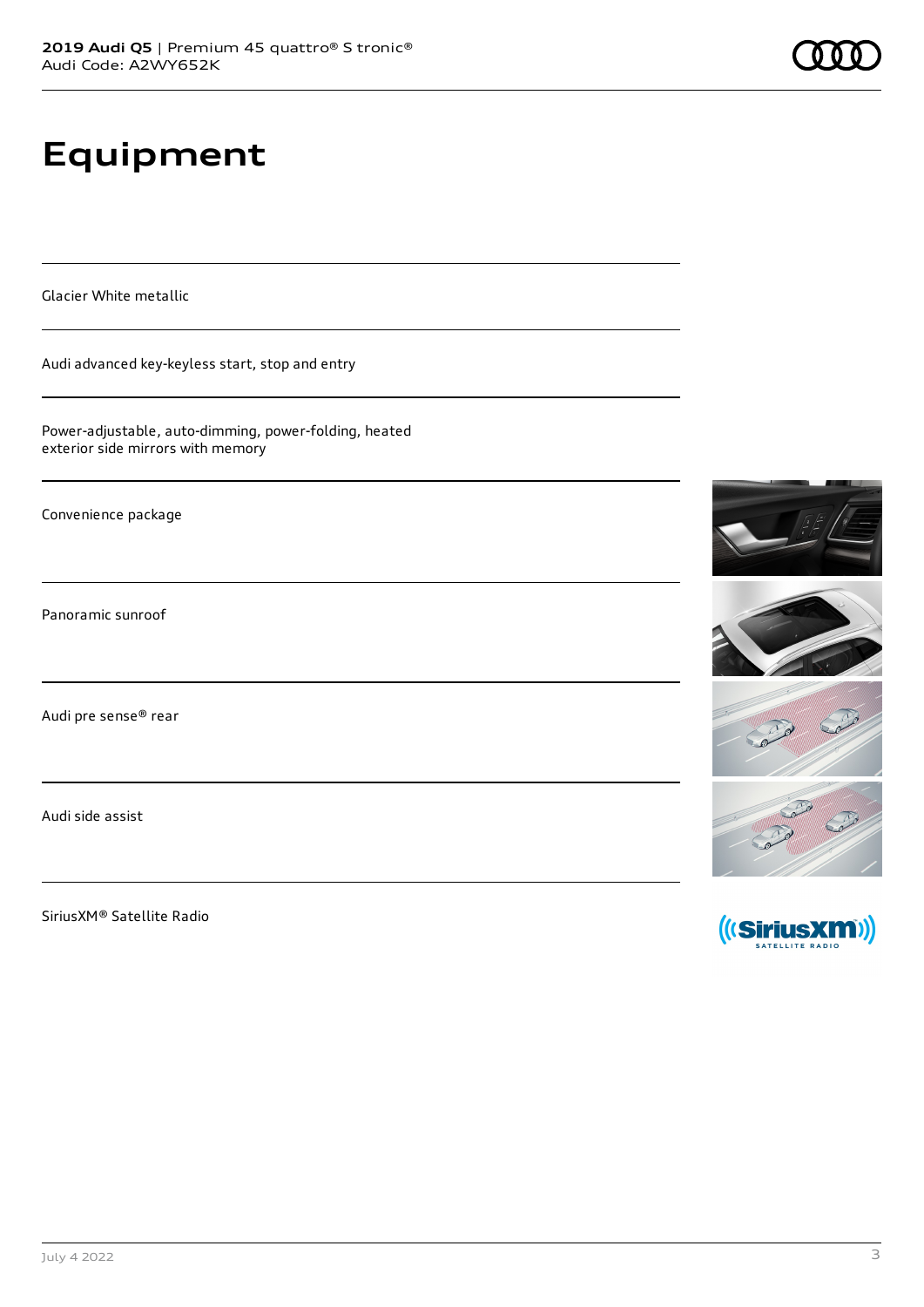| 4UB | Driver and front passenger airbags                               |
|-----|------------------------------------------------------------------|
| UH1 | Electromechanical parking brake                                  |
| 8T2 | Cruise control with coast, resume and<br>accelerate features     |
| VC2 | Garage door opener (HomeLink®)                                   |
| 4H5 | Electronic child locks                                           |
| OZ7 | Electromechanical power steering                                 |
| 7K6 | Tire-pressure monitoring system                                  |
| 4X3 | Front thorax side airbags and Sideguard®<br>head curtain airbags |
| 3B7 | Lower Anchors and Tethers for Children<br>(LATCH) in rear seats  |
|     |                                                                  |

#### **Exterior**

| 1D8             | Provision for towing bracket                             |
|-----------------|----------------------------------------------------------|
| 1S1             | Car jack                                                 |
| 1 B A           | Dynamic suspension system                                |
| 3S1             | Aluminum roof rails                                      |
| 5]1             | Adaptive rear spoiler                                    |
| 8IH             | Xenon plus headlights with LED daytime<br>running lights |
| HX <sub>2</sub> | 18" 235/60 all-season tires                              |
| 8SP             | LED taillights with dynamic turn signals                 |
| VW1             | Rear privacy glass                                       |
| 4ZB             | Aluminum trim around exterior windows                    |
| 40R             | 18" 5-double-spoke-dynamic design wheels                 |

| <b>Interior</b> |                                                                                     |
|-----------------|-------------------------------------------------------------------------------------|
| QE1             | Storage package                                                                     |
| 4M3             | Four beverage holders                                                               |
| 7M <sub>0</sub> | Plastic door sill inlays                                                            |
| 6N)             | Cloth headliner                                                                     |
| <b>9AO</b>      | Three-zone automatic climate control                                                |
| 4L7             | Auto-dimming interior rear view mirror with<br>digital compass                      |
| QQ1             | LED interior lighting package                                                       |
| 1XW             | Three-spoke multifunction steering wheel                                            |
| 7F9             | Leather-wrapped gear selector                                                       |
| 4E7             | Power tailgate                                                                      |
| 5XF             | Driver and front-passenger extendable sun<br>visors with illuminated vanity mirrors |
| 3NS             | Sliding, split folding 40/20/40 rear<br>seatbacks with adjustable recline           |
| 7HA             | Without extended leather package                                                    |
| N1F             | Leather seating surfaces                                                            |
| 4A3             | <b>Heated front seats</b>                                                           |
| 5MG             | Dark Brown Walnut Wood inlays                                                       |

| <b>Infotainment and Driver Assistance</b> |  |
|-------------------------------------------|--|
|-------------------------------------------|--|

| 6K9             | Audi pre sense® basic and Audi pre sense®<br>city                                                                                             |
|-----------------|-----------------------------------------------------------------------------------------------------------------------------------------------|
| 2H1             | Audi drive select                                                                                                                             |
| IW <sub>3</sub> | Audi connect CARE assistance and security<br>services                                                                                         |
| UI <sub>2</sub> | Audi smartphone interface including Apple<br>CarPlay <sup>™</sup> and Google <sup>™</sup> Android Auto <sup>™</sup> for<br>compatible devices |

### **(1/2)**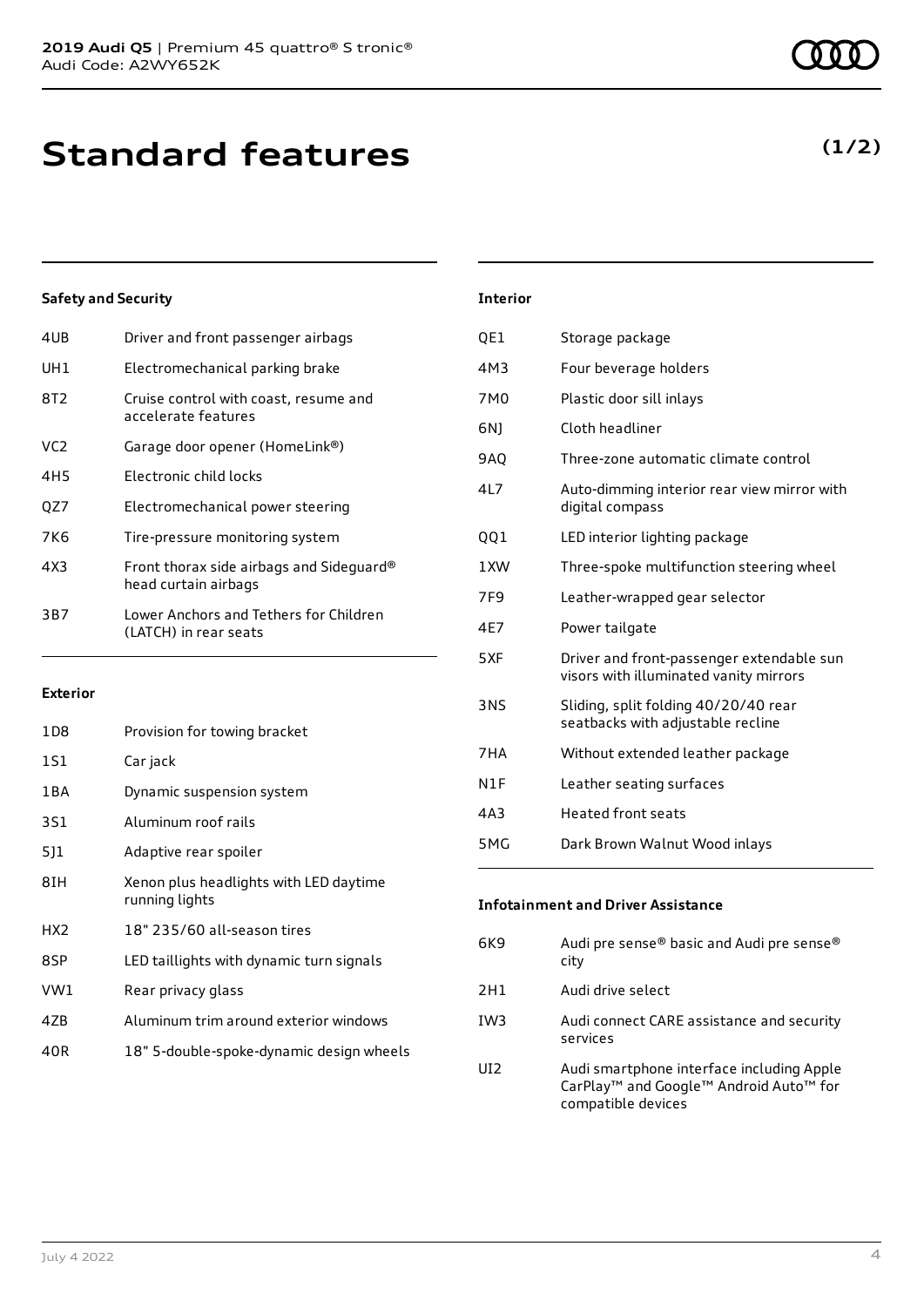## **Standard features**

#### **Infotainment and Driver Assistance**

| KA2        | Rear view camera                                                                 |
|------------|----------------------------------------------------------------------------------|
| 9VD        | Audi sound system                                                                |
| <b>9S7</b> | Color driver information system                                                  |
| 7UH        | Connectivity package                                                             |
| I8S        | MMI® radio                                                                       |
| 9ZX        | BLUETOOTH <sup>®</sup> wireless technology<br>preparation for compatible devices |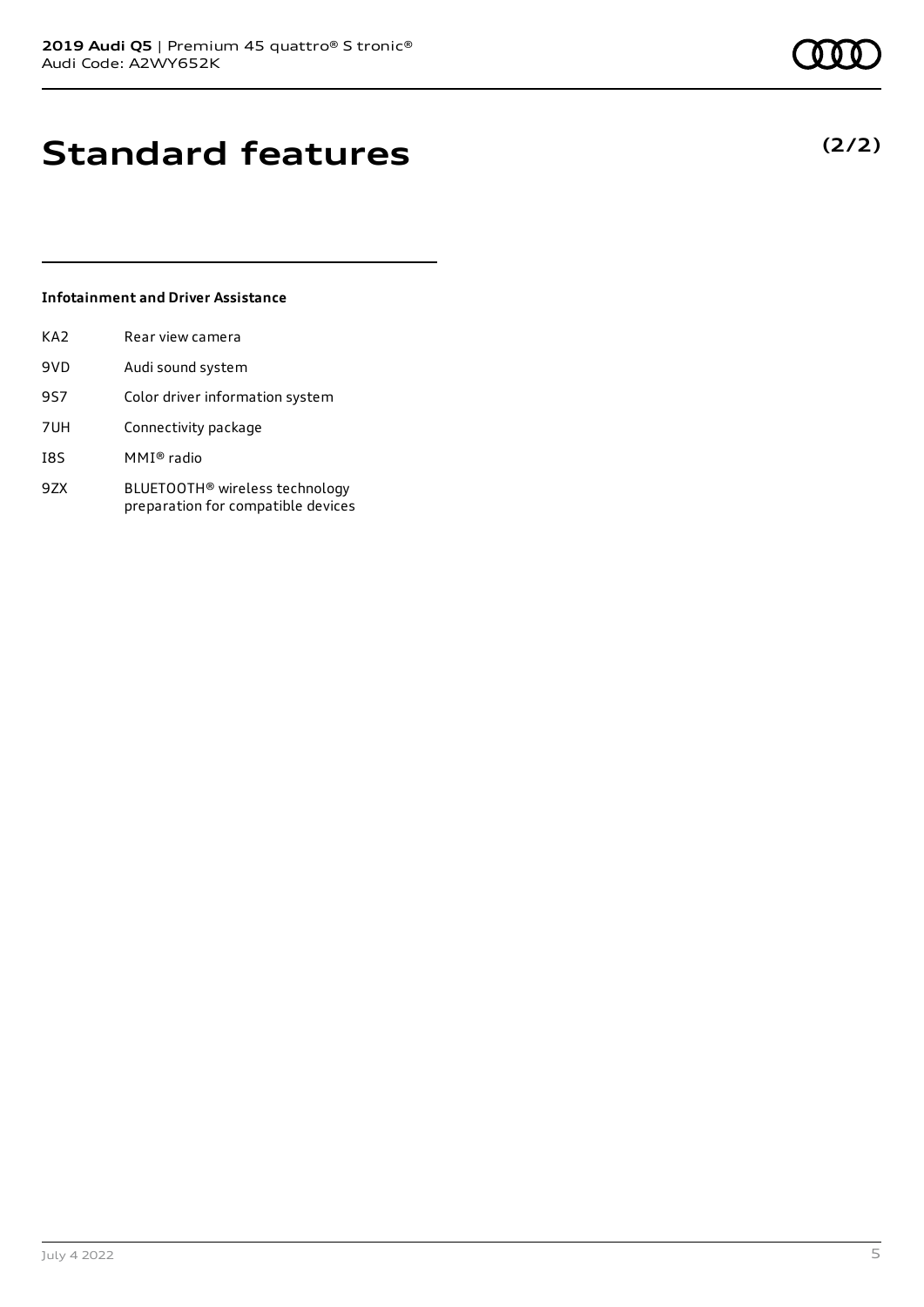### **Dealer remarks**

Thank you for your interest in one of Audi Grapevine's online offerings. Please continue for more information regarding this 2019 Audi Q5 Premium with 26,758mi.

This Audi includes:

- ATLAS BEIGE, LEATHER SEATING SURFACES Leather Seats
- CONVENIENCE PACKAGE
	- Keyless Start
	- HD Radio
	- Mirror Memory
	- Seat Memory
	- Hands-Free Liftgate
	- Satellite Radio
	- Power Door Locks
	- Keyless Entry
	- Blind Spot Monitor
	- Power Folding Mirrors
	- Cross-Traffic Alert
	- Remote Trunk Release
- GLACIER WHITE METALLIC
- PANORAMIC SUNROOF
	- Generic Sun/Moonroof
	- Sun/Moonroof
	- Dual Moonroof

\*Note - For third party subscriptions or services, please contact the dealer for more information.\*

This vehicle is loaded with great features, plus it comes with the CARFAX BuyBack Guarantee. The Q5 Premium doesn't disappoint, and comes with all the quality and understated opulence buyers have come to expect from the respected Audi marque. A truly versatile SUV, this vehicle will please even the most discerning of buyers.

Quality and prestige abound with this Audi Q5 Premium. Once you see this Audi, you'll quickly see that this is the perfect vehicle for the outdoor junky! You'll even feel relaxed knowing that this All-Wheel drive vehicle will get you to where you are going no matter what may come your way. Also, with this Audi Q5's dependable control you'll be able to drive into the sunset without a care in the world!

This 2019 Audi Q5 has such low mileage it has been parked more than driven. Added comfort with contemporary style is the leather interior to heighten the quality and craftsmanship for the Audi Q5 Premium.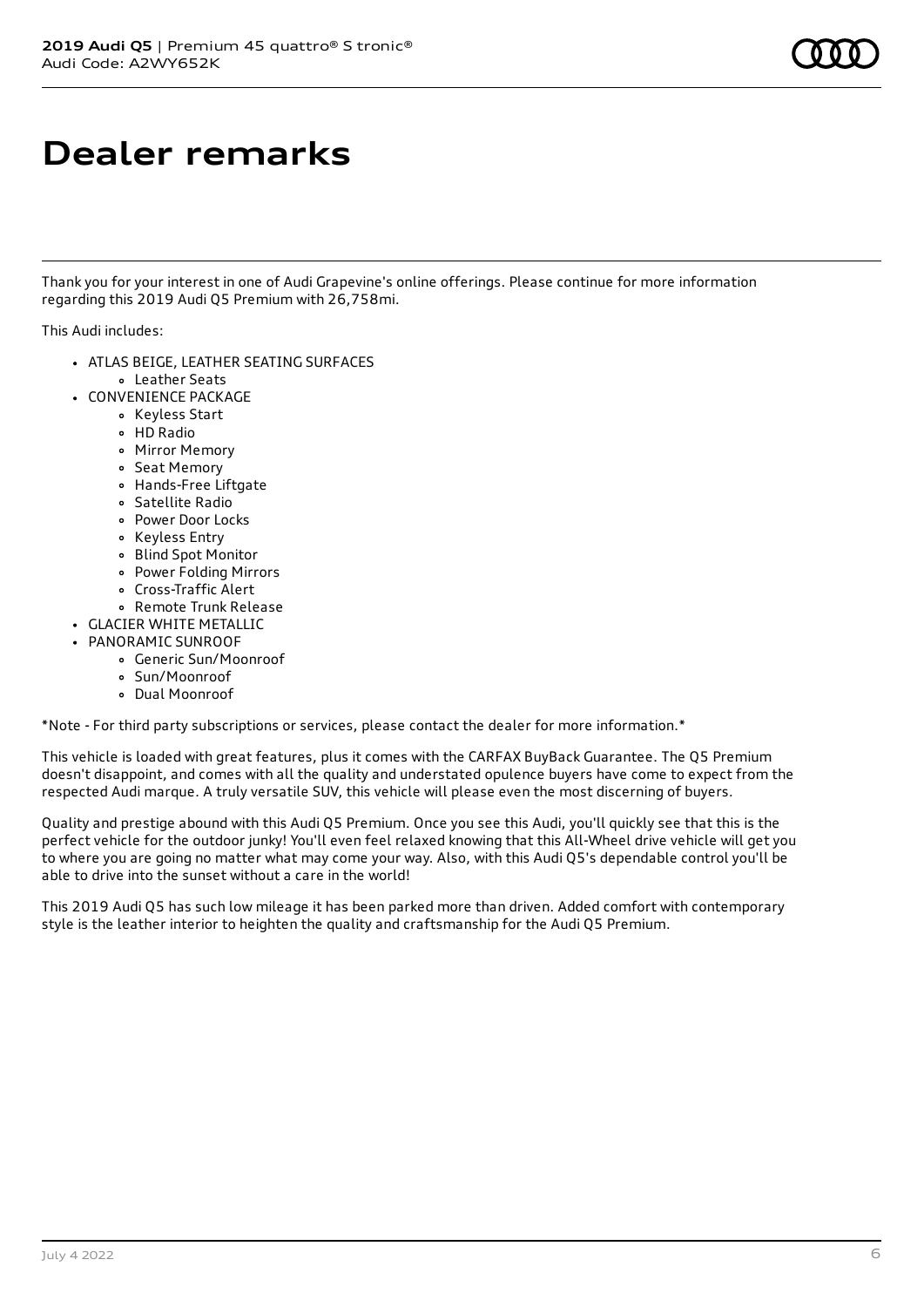### **Technical Specifications**

#### **Engineering | Performance**

| Engine type                                 | 2.0-liter four-cylinder                       |
|---------------------------------------------|-----------------------------------------------|
| Power Level                                 | 45                                            |
| Max. output ps/hp                           | 248 @ 5,000 - 6,000 @ rpm                     |
| Towing capacity                             | 4,400-lb maximum towing capacity<br>lb        |
| Torque                                      | 273 @ 1,600 - 4,500 lb-ft@rpm                 |
| Valvetrain                                  | 16-valve DOHC with Audi valvelift<br>system   |
| Acceleration (0 - 60<br>mph)                | 5.9 seconds seconds                           |
| Engine block                                | Cast-iron                                     |
| Induction/fuel injection Turbocharged/TFSI® |                                               |
| Cylinder head                               | Aluminum-alloy                                |
| stroke                                      | Displacement/Bore and 1,984/82.5 x 92.8 cc/mm |
| Top track speed <sup>1</sup>                | 130 mph mph                                   |

#### **Electrical system**

| Alternator | 110-150 A   |
|------------|-------------|
| Battery    | 420 A/75 Ah |

#### **Transmission | Drivetrain**

| Gear ratios: 6th         | 0.508:1                                                                                                                                                   |
|--------------------------|-----------------------------------------------------------------------------------------------------------------------------------------------------------|
| Gear ratios: Final Drive | 5.302:1                                                                                                                                                   |
| Gear ratios: 7th         | 0.386:1                                                                                                                                                   |
| Gear ratios: 4th         | 1.057:1                                                                                                                                                   |
| Transmission             | Seven-speed S tronic <sup>®</sup> dual-clutch<br>automatic transmission and<br>quattro <sup>®</sup> all-wheel drive with ultra <sup>®</sup><br>technology |
| Gear ratios: 2nd         | 2.190:1                                                                                                                                                   |
| Gear ratios: 3rd         | 1.517:1                                                                                                                                                   |
| Gear ratios: Reverse     | 2.750:1                                                                                                                                                   |
| Gear ratios: 1st         | 3.188:1                                                                                                                                                   |

#### **Steering**

| Steering type                             | Electromechanical power steering<br>system |  |
|-------------------------------------------|--------------------------------------------|--|
| Turning diameter, curb-38.4 ft<br>to-curb |                                            |  |
| Steering ratio                            | 15.8:1                                     |  |
| <b>Suspension</b>                         |                                            |  |
| Front axle                                | Five-link front suspension                 |  |

### Rear axle Five-link rear suspension

#### **Brakes**

| Front brakes | 13.3 (ventilated disc) in |
|--------------|---------------------------|
| Rear brakes  | 13.0 (ventilated disc) in |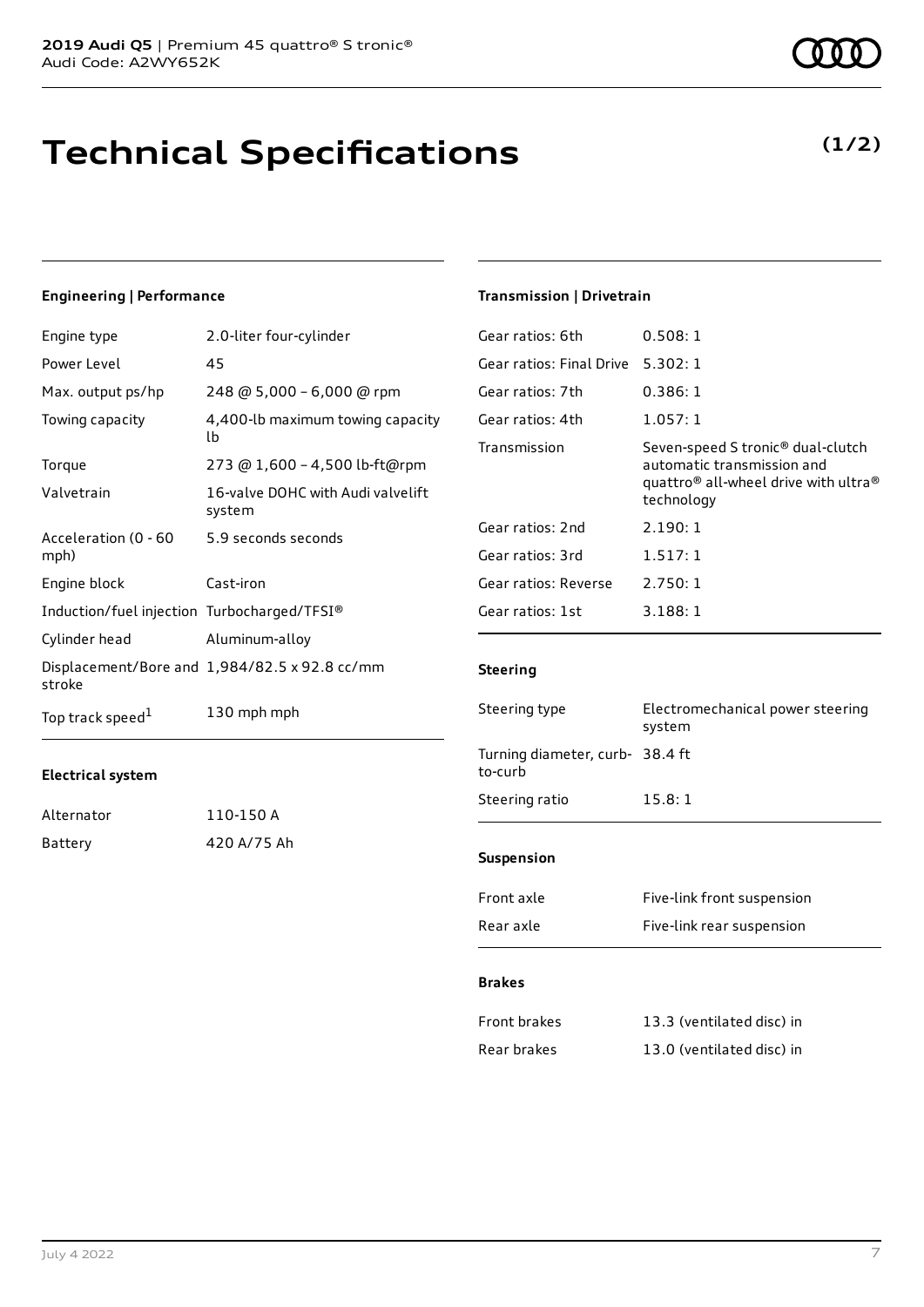### **Technical Specifications**

#### **Body**

|                               | (steel and aluminum composition) |  |  |  |
|-------------------------------|----------------------------------|--|--|--|
| <b>Warranty   Maintenance</b> |                                  |  |  |  |

| Warranty    | 4-year/50,000-mile Audi New<br>Vehicle Limited Warranty                                   |
|-------------|-------------------------------------------------------------------------------------------|
| Maintenance | 12-month/10,000-mile (whichever<br>occurs first) NO CHARGE first<br>scheduled maintenance |

#### **Exterior Measurements**

| Height                           | 65.3 in  |
|----------------------------------|----------|
| Overall width without<br>mirrors | 74.5 in  |
| Length                           | 183.6 in |
| Wheelbase                        | 111.0 in |
| Drag coefficient                 | 0.32 Cw  |
| Overall width with<br>mirrors    | 84.3 in  |
| Track rear                       | 63.3 in  |
| Track front                      | 63.6 in  |
| Curb weight                      | 4,045 lb |
| Ground clearance,<br>loaded      | 8.2 in   |

#### **Interior measurements**

| Seating capacity                          | 5                      |
|-------------------------------------------|------------------------|
| Shoulder room, rear                       | 56.5 in                |
| Head room with front<br>sunroof           | 40.2 in                |
| Leg room, rear                            | 37.8 in                |
| Shoulder room, front                      | 57.7 in                |
| Head room with rear<br>sunroof            | 37.7 in                |
| Head room, rear                           | 39.3 in                |
| Leg room, front                           | 41.0 in                |
| Head room, front                          | 41.7 in                |
| Cargo volume, rear<br>seatbacks up/folded | 25.1/53.1 cu ft, cu ft |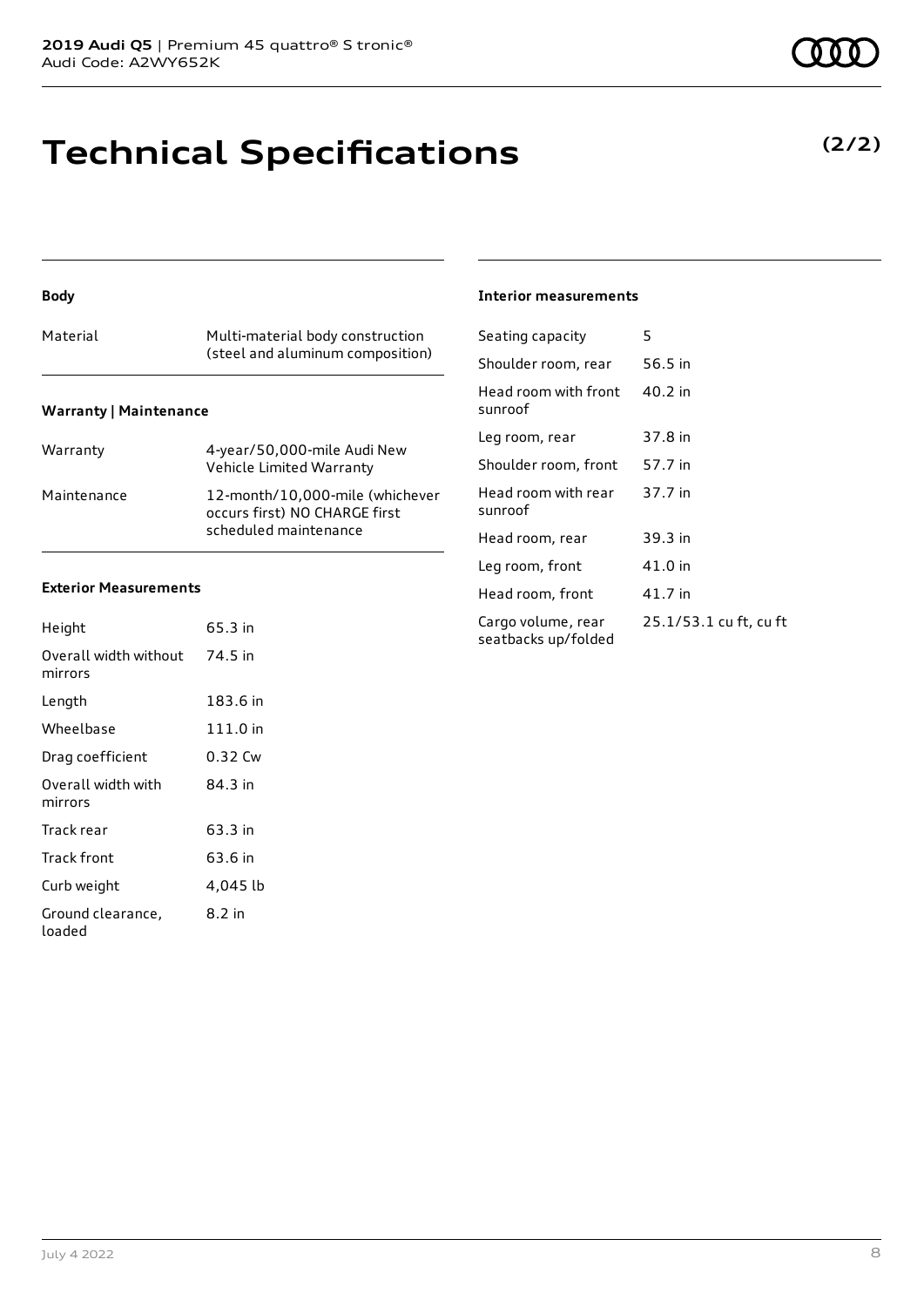### **Consumption- and emission**

#### **Consumption by NEDC**

| urban       | 22 mpg |
|-------------|--------|
| extra-urban | 27 mpg |
| combined    | 24 mpg |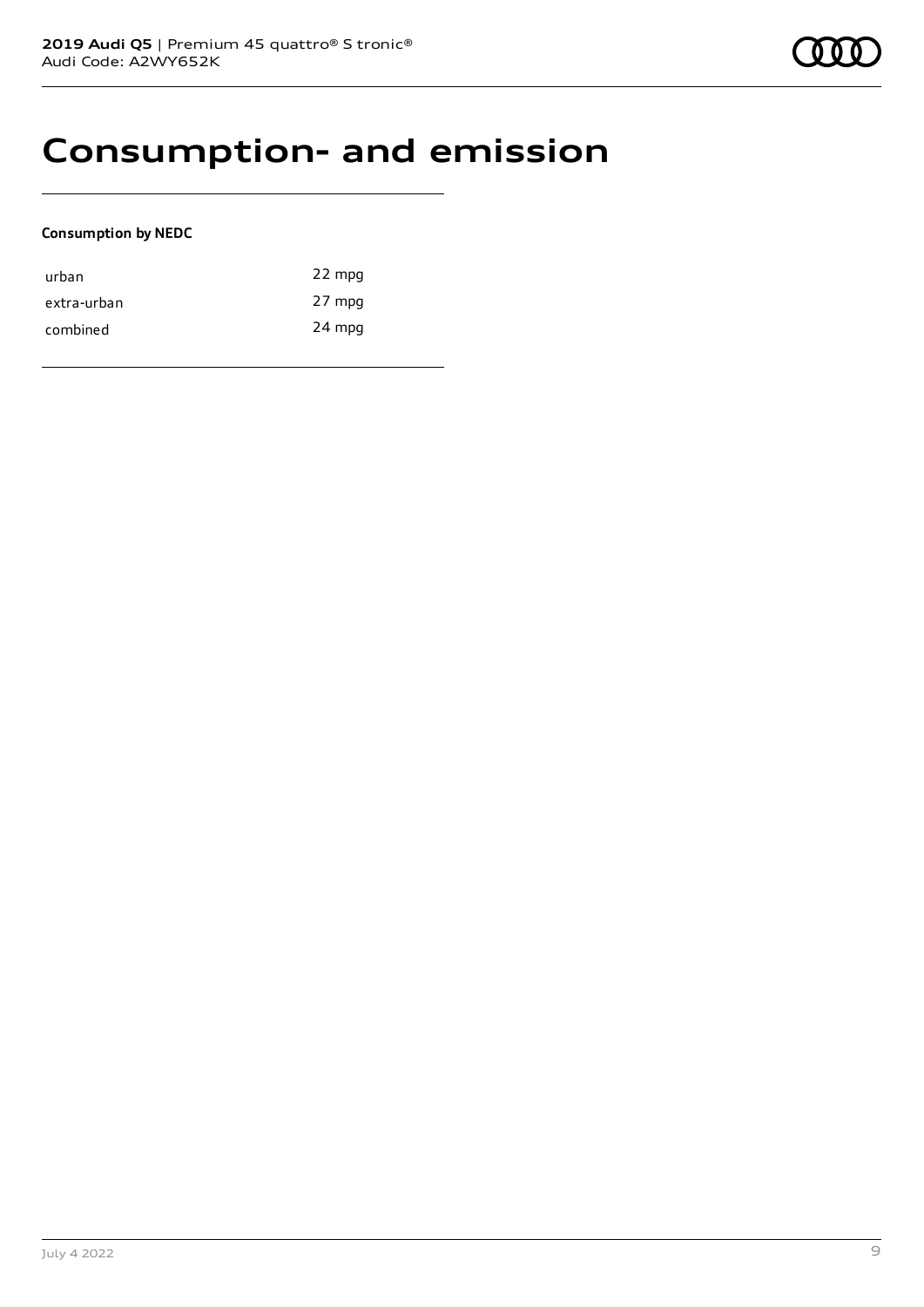

### **Contact**

Dealer **Audi Grapevine**

1260 E State Highway 114 76051 Grapevine TX

Phone: 8173542834 FAX: 8175532201

www: [https://www.audigrapevine.com](https://www.audigrapevine.com/)